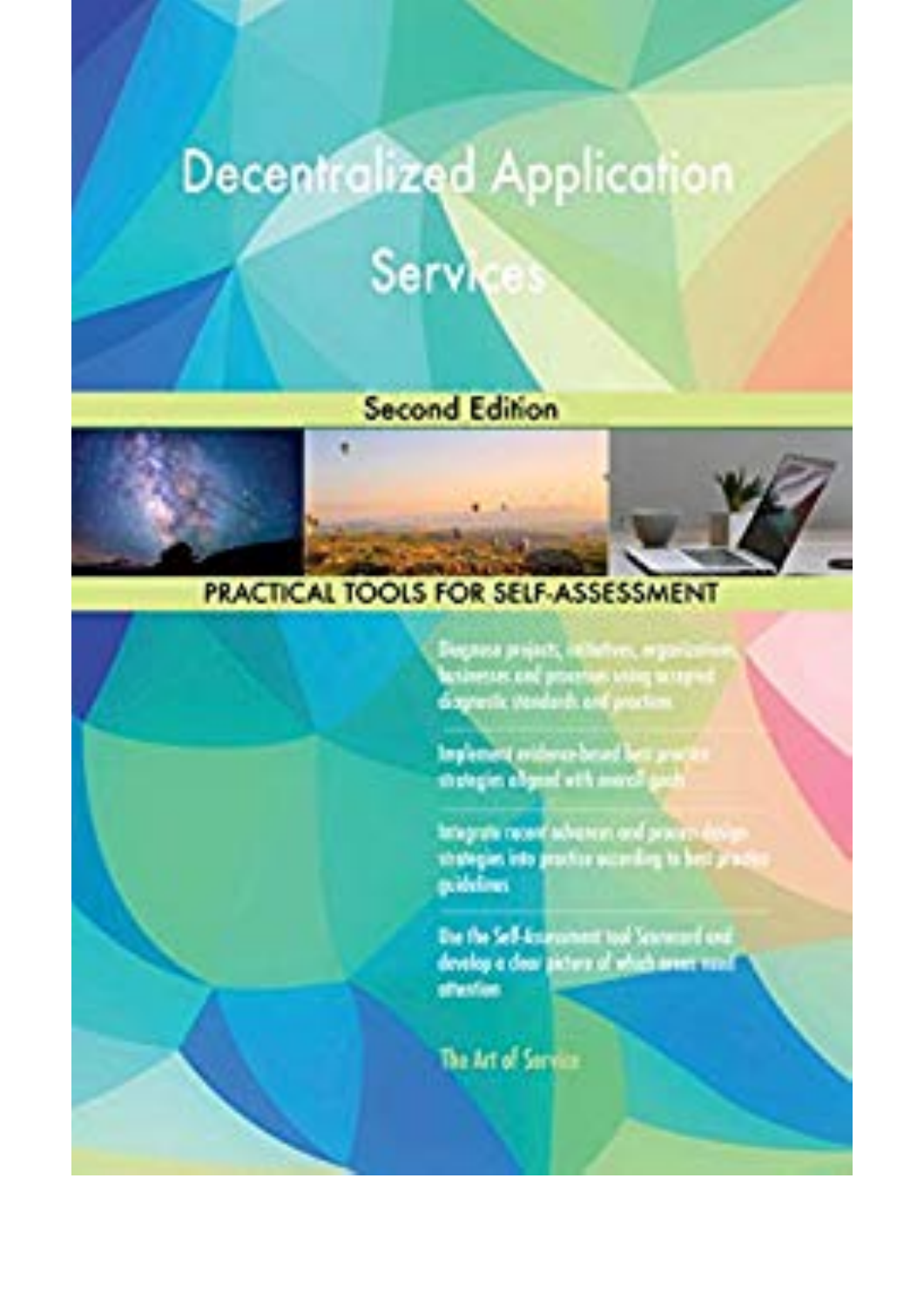*Gerardus Blokdyk*

#### **Decentralized Application Services Second Edition**

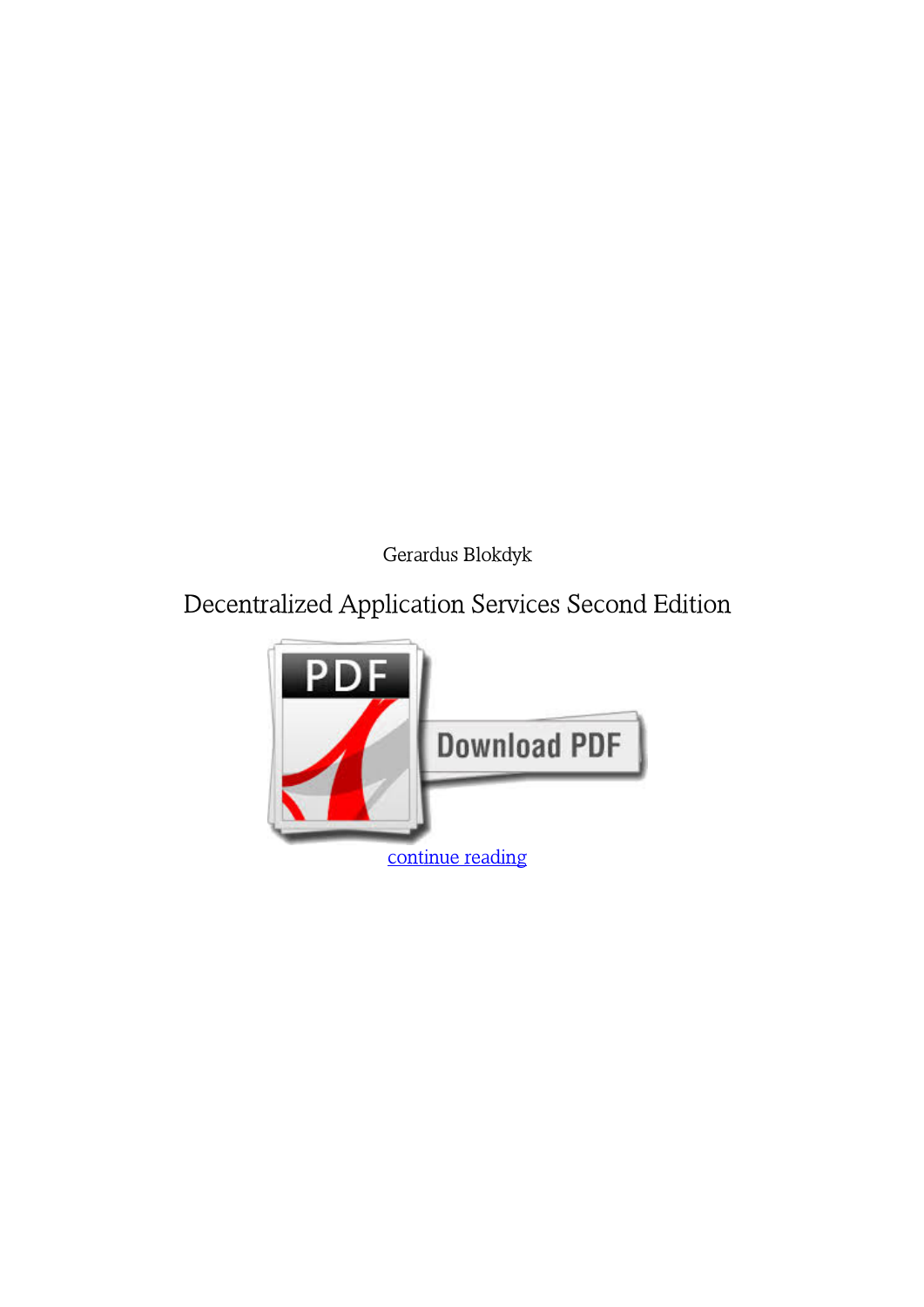Will there be a Decentralized Application Providers Communication strategy covering who needs to get what information when?. Your exclusive access immediately details can be found in your publication. Blokdyk ensures all Decentralized Program Providers essentials are covered, from every angle: the Decentralized Application Services self-assessment shows succinctly and obviously that what must be clarified to organize the mandatory activities and processes in order that Decentralized Application Services outcomes are attained.. You will have the pursuing contents with New and Up to date specific criteria:- The most recent quick edition of the book in PDF- The most recent total edition of the reserve in PDF, which requirements correspond to the requirements in.How do you reduce the work in the Decentralized Program Services function to be done to get complications solved? How can I ensure that plans of actions include every Decentralized Program Services job and that each Decentralized Application Services result is set up? How am i going to save period investigating strategic and tactical choices and ensuring Decentralized Program Solutions costs are low? How can I deliver tailored Decentralized Application Services advice immediately with structured going-forward programs?There'- The Self-Evaluation Excel Dashboard, and. How did the Decentralized Application Services manager receive input to the advancement of a Decentralized Software Services improvement program and the estimated completion dates/times of every activity?Contains extensive criteria grounded in former and current successful projects and actions by experienced Decentralized Software Solutions practitioners. Their mastery, combined with the easy beauty of the self-assessment, provides its superior value to you in understanding how to ensure the outcome of any initiatives in Decentralized Application Solutions are maximized with professional results.Your purchase includes access details to the Decentralized Application Services self-assessment dashboard download which gives you your dynamically prioritized projects-ready tool and teaches you exactly what to do next. for instance, could a particular task be done more quickly or more effectively by Decentralized Application Solutions? This instant Decentralized Program Services self-assessment will make you the entrusted Decentralized Application Services domain professional by revealing just what you should know to be fluent and ready for just about any Decentralized Application Providers challenge.. Does Decentralized Software Services create potential anticipations in other areas that require to be known and considered?s zero better guide through these mind-expanding queries than acclaimed best-selling author Gerard Blokdyk.. Think about your own Decentralized Application Services project, what types of organizational problems do you think might be causing or inside your issue, based on the task done up to now?- Example pre-filled Self-Evaluation Excel Dashboard to get familiar with results generation…plus a supplementary, special, resource that helps you with project managing.INCLUDES LIFETIME SELF ASSESSMENT UPDATESEvery self evaluation comes with Lifetime Updates and Lifetime Free Updated Books. Life time Updates is an industry-first feature which allows you to receive verified self assessment updates, ensuring you always have the most accurate details at your fingertips.